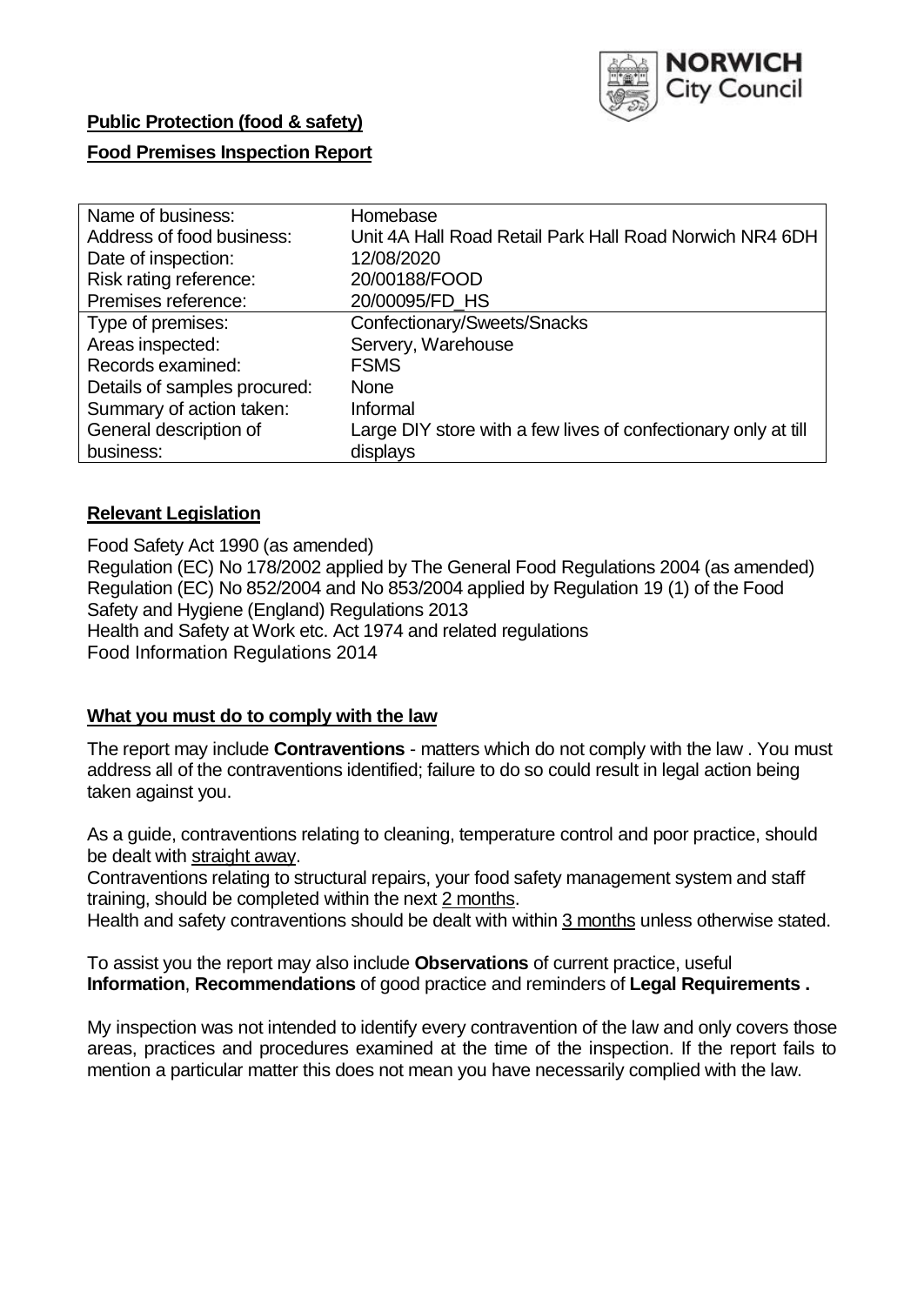# **FOOD SAFETY**

### **How we calculate your Food Hygiene Rating:**

 The food safety section has been divided into the three areas which you are scored against for the hygiene rating: 1. food hygiene and safety procedures, 2. structural requirements and 3. confidence in management/control procedures. Each section begins with a summary of what was observed and the score you have been given. Details of how these scores combine to produce your overall food hygiene rating are shown in the table.

| <b>Compliance Area</b>                     |          |    |                | <b>You Score</b> |           |    |                 |    |                |  |  |
|--------------------------------------------|----------|----|----------------|------------------|-----------|----|-----------------|----|----------------|--|--|
| Food Hygiene and Safety                    |          |    |                | 0                | 5         | 10 | $\overline{15}$ | 20 | 25             |  |  |
| <b>Structure and Cleaning</b>              |          |    | 0              | 5.               | 10        | 15 | 20              | 25 |                |  |  |
| Confidence in management & control systems |          |    | $\overline{0}$ | 5                | 10        | 15 | 20              | 30 |                |  |  |
|                                            |          |    |                |                  |           |    |                 |    |                |  |  |
| <b>Your Total score</b>                    | $0 - 15$ | 20 | $25 - 30$      |                  | $35 - 40$ |    | $45 - 50$       |    | > 50           |  |  |
| Your Worst score                           | 5        | 10 | 10             |                  | 15        |    | 20              |    |                |  |  |
|                                            |          |    |                |                  |           |    |                 |    |                |  |  |
| <b>Your Rating is</b>                      | 5        | 4. | 3              |                  | 2         |    |                 |    | $\overline{0}$ |  |  |

Your Food Hygiene Rating is 5 - a very good standard



### **1. Food Hygiene and Safety**

 Food Hygiene standards are excellent. You demonstrated full compliance with legal requirements. You have safe food handling practices and procedures and all the necessary control measures to prevent cross-contamination are in place. **(Score 0)** 

### Contamination risks

**Observation** I was pleased to see you were able to demonstrate effective controls to prevent cross-contamination.

### **2. Structure and Cleaning**

 demonstrated full compliance with the law. There is evidence of effective pest control and procedures are in place to rectify any problems as they arise. There is good provision for The structure facilities and standard of cleaning and maintenance are all excellent and you waste disposal. **(Score 0)** 

### Pest Control

**Observation** You have a pest control contract in place and there is no evidence of pest activity on the premises.